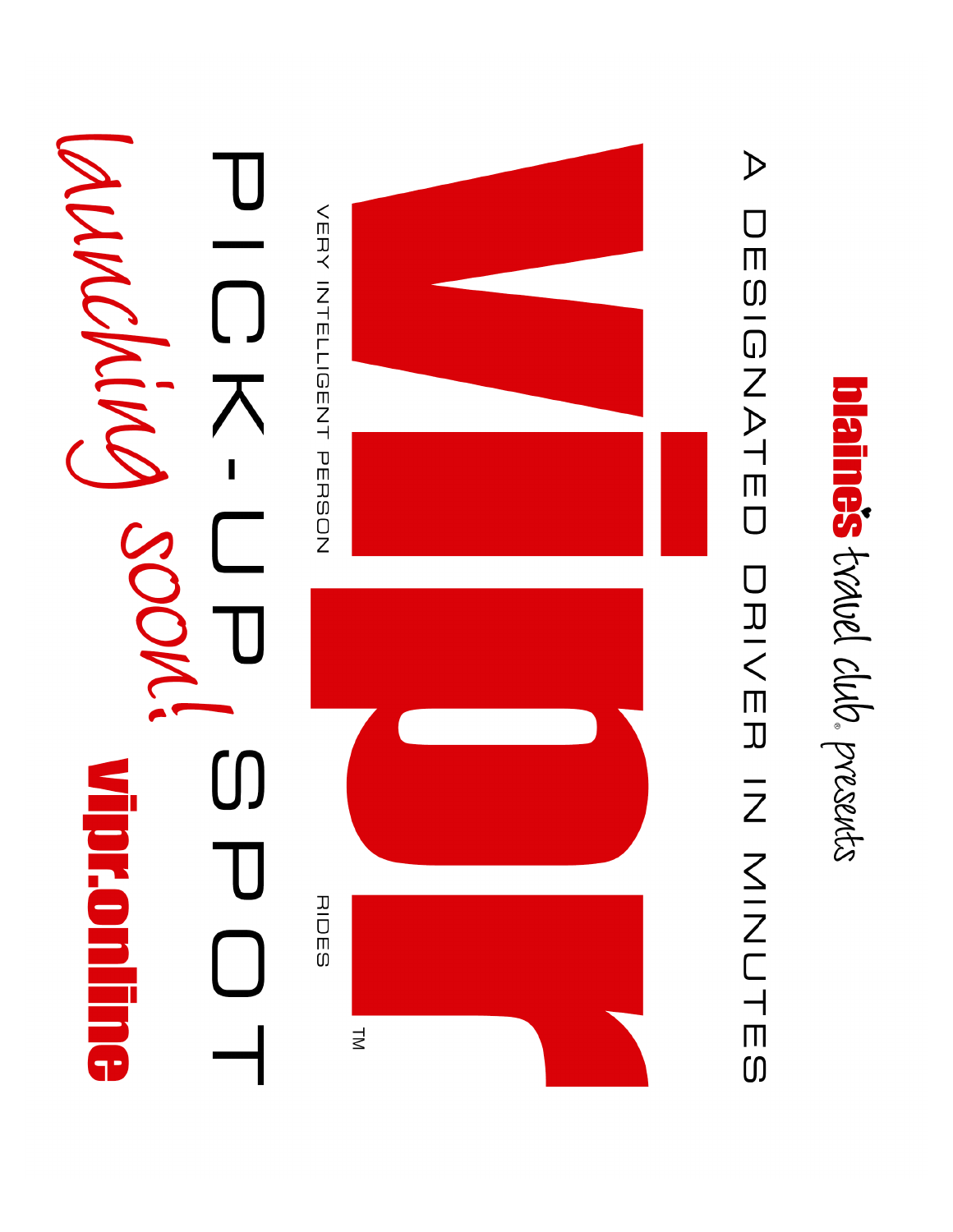#### a unique rideshare's coming to town! BTC-VPUS



# $PICK$ - $UP$

## $\mathcal{F}$  become an official vipr pick-up spot!

As an Official Blaine's Travel Club HotSpots, you may also become an Official VIPR Pick-Up Spot! If you choose to become an Official VIPR Pick-Up Spot, *it's Free*, we'll give you a 15% Commission on every ride originating from your business address.

Your company may keep the 15% Commission.

We can add it back into your Business Account as a VIPR Ride Credit.

We can donate your Commissions directly to the Charity of your choice!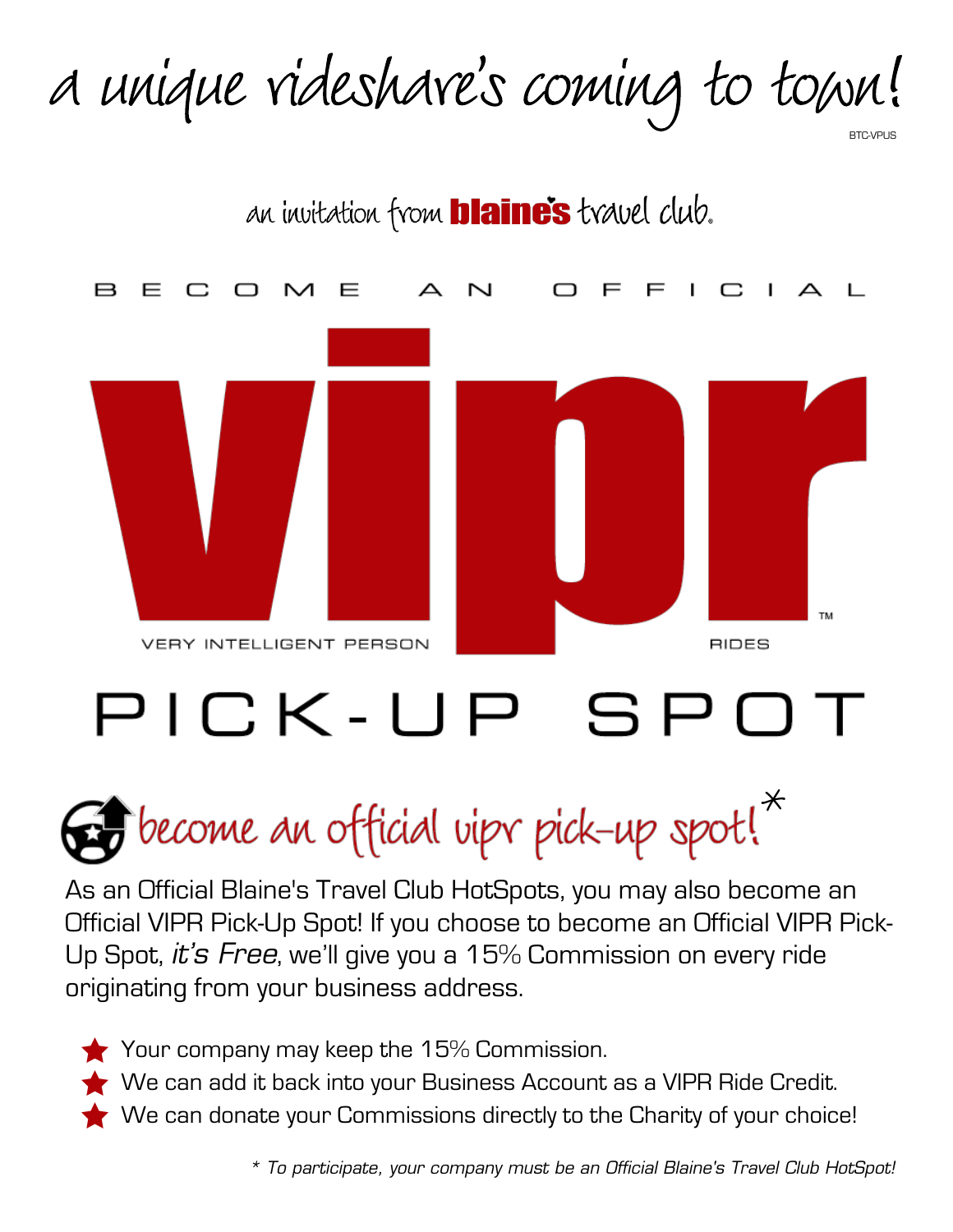When your company generates over \$250 in rides I'll give you a permanant, attractive 8x10 Backlit LED VIPR Wall Sign, shown to the right.

But until then, hang the temporary sign printed on the front page, near your front door letting your patrons know that VIPR will be available from your business.

Atlanta, Georgia, USA -- At Blaine's Travel Club® LLC we take pride in helping our VIPs, Very Intelligent Persons, find Amazing



Shopping Experiences, Discounts, Free Stuff, Outrageous Party Atmospheres with rewarding Entertainment and Games, but we're also concerned for their safety and wellbeing while doing so.

To resolve our concern, we decided to develop our own Rideshare Service called Very Intelligent Person Rides, VIPR for short - *"viper"!*

what makes vipr unique?

VIPR is not a stand-alone rideshare company, it's a service of the Blaine's Travel Club® adding value to our brand by transporting our VIPs to and from our Official Blaine's Travel Club Hot Spots.

Our VIPR Designated Drivers are also Power Pyramid Travel Concierges who are helpful and knowledgeable of what's happening within the Blaine's Travel Club®.



Riders may choose their three favorite drivers and lock them into their VIPR Rider's Account so whenever they need a ride, and if any of their favorite drivers are on duty, they may select the one they want. This will help build strong Rider/Driver Relationships and a strong feeling of familiarity, comfort, and safety!